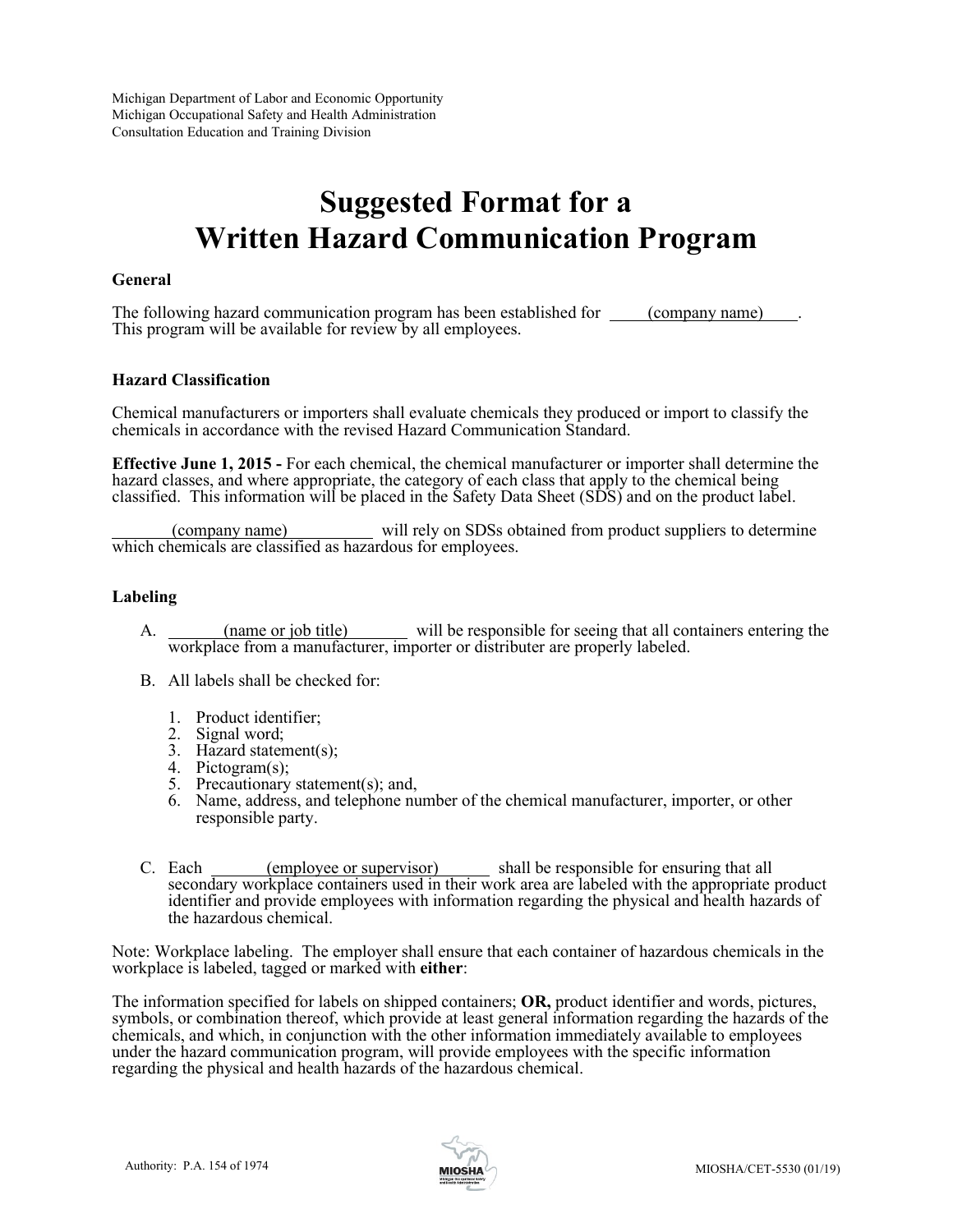## **Safety Data Sheets**

**Change from MSDS to SDS format effective June 1, 2015 -** Chemical manufacturers or importers shall ensure that SDSs for their products includes the following Sections in order:

- Section 1, Identification;
- Section 2, Hazard(s) identification;
- Section 3, Composition/information on ingredients;
- Section 4, First-aid measures;
- Section 5, Fire-fighting measures;
- Section 6, Accidental release measures;
- Section 7, Handling and storage;
- Section 8, Exposure controls/personal protection;
- Section 9, Physical and chemical properties;
- Section 10, Stability and reactivity;
- Section 11, Toxicological information.
- Section 12, Ecological information;
- Section 13, Disposal considerations;
- Section 14, Transport information;
- Section 15, Regulatory information; and

Section 16, Other information, including date of preparation or last revision.

- A. (name or job title) will be responsible for compiling and maintaining the master SDS file. The file will be kept in/at  $\frac{\log n}{n}$  (location)
- B. Additional copies of SDSs for employee use are located in/at \_\_\_\_\_\_\_\_(location)
- C. SDSs will be available for review to all employees during each work shift. Copies will be available upon request to (name or job title) .
- D. Posters identifying the person responsible for maintaining SDSs and where the SDSs are located are posted at  $\frac{1}{\sqrt{1-\frac{1}{\sqrt{1-\frac{1}{\sqrt{1-\frac{1}{\sqrt{1-\frac{1}{\sqrt{1-\frac{1}{\sqrt{1-\frac{1}{\sqrt{1-\frac{1}{\sqrt{1-\frac{1}{\sqrt{1-\frac{1}{\sqrt{1-\frac{1}{\sqrt{1-\frac{1}{\sqrt{1-\frac{1}{\sqrt{1-\frac{1}{\sqrt{1-\frac{1}{\sqrt{1-\frac{1}{\sqrt{1-\frac{1}{\sqrt{1-\frac{1}{\sqrt{1-\frac{1}{\sqrt{1-\frac{1}{\sqrt{1-\frac{1}{\sqrt{1-\frac{1}{\sqrt{1-\frac{1}{\sqrt{$ SDSs are received will be located in the same location(s).
- E. If a required SDS is not received, (name or job title) shall contact the supplier, in writing, to request the SDS. If an SDS is not received after two such requests, (name or job title) shall contact the MIOSHA's Construction Safety and Health Division at (517) 284-7680 or General Industry Safety and Health Division (GISHD) at (517) 284-7750, for assistance in obtaining the SDS.

*The MIOSHA program does not maintain a library of SDSs. However, either of the above divisions will assist an employee in obtaining a copy of a SDS by contacting the employer or supplier.*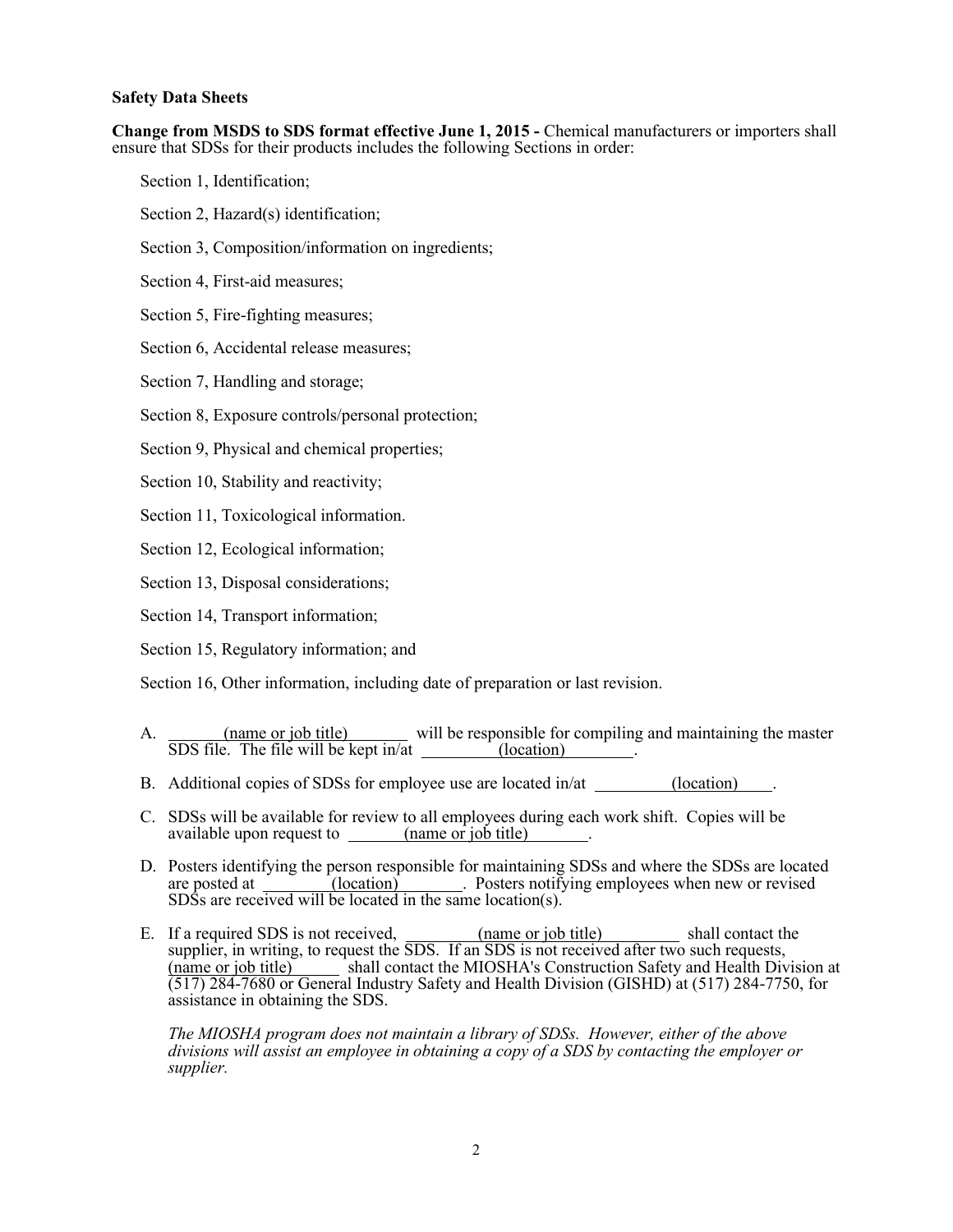## **Employee Information and Training**

- A. (name or job title) shall coordinate and maintain records of employee hazard communication training, including attendance rosters.
- B. Before their initial work assignment, each new employee will receive hazard communication training. This will include the following information and training:

Information:

- The requirements of the MIOSHA Hazard Communication Standard
- All operations in their work area where hazardous chemicals are present
- Location and availability of the written hazard communication program, the list of hazardous chemicals, and the SDS

Training:

- Methods and observations that can be used to detect the presence or release of hazardous chemicals in the work area;
- The physical, health, simple asphyxiation, combustible dust and pyrophoric gas hazards, as well as hazards not otherwise classified, of the chemicals in the work area;
- Measures the employees should take to protect themselves from these hazards;<br>• Details of the hazard communication program-- including an explanation of the
- Details of the hazard communication program-- including an explanation of the new label elements [product identifier; signal word; hazard statement(s); pictogram(s); and, precautionary statement(s)] on shipped containers and the workplace labeling system used by their employer; the new SDS format/sections; and,
- How employees can obtain and use hazard information
- C. The employee shall be informed that:
	- 1. The employer is prohibited from discharging, or discriminating against, an employee who exercises his/her rights to obtain information regarding hazardous chemicals used in the workplace.
	- 2. As an alternative to requesting a SDS from the employer, the employee can seek assistance from the MIOSHA Construction Safety and Health Division, at (517) 284-7680, or the MIOSHA General Industry Safety and Health Division at (517) 284-7750, to obtain the desired SDS. A sign or MIOSHA poster will be posted with the address and telephone number of the MIOSHA Divisions responsible for such requests.
- D. Before any new physical or health hazard is introduced into the workplace, each employee who may be exposed to the substance will be given information in the same manner as during the hazard communication training.

#### **Hazardous Non-routine Tasks** (Delete section if not applicable.)

- A. Occasionally, employees are required to perform non-routine tasks (i.e., clean reactor vessels, enter confined spaces, etc.). Prior to starting work in such areas, each employee will be given information about the hazards of the area or procedure. This information will include:
	- 1. Specific chemical hazards.
	- 2. Protection/safety measures the employee can take to lessen risks of performing the task.
	- 3. Measures the company has taken to eliminate or control the hazard, including:
		- a. air monitoring,
		- b. ventilation requirements,
		- c. use of respirators,
		- d. use of attendants to observe procedures, and
		- e. emergency procedures.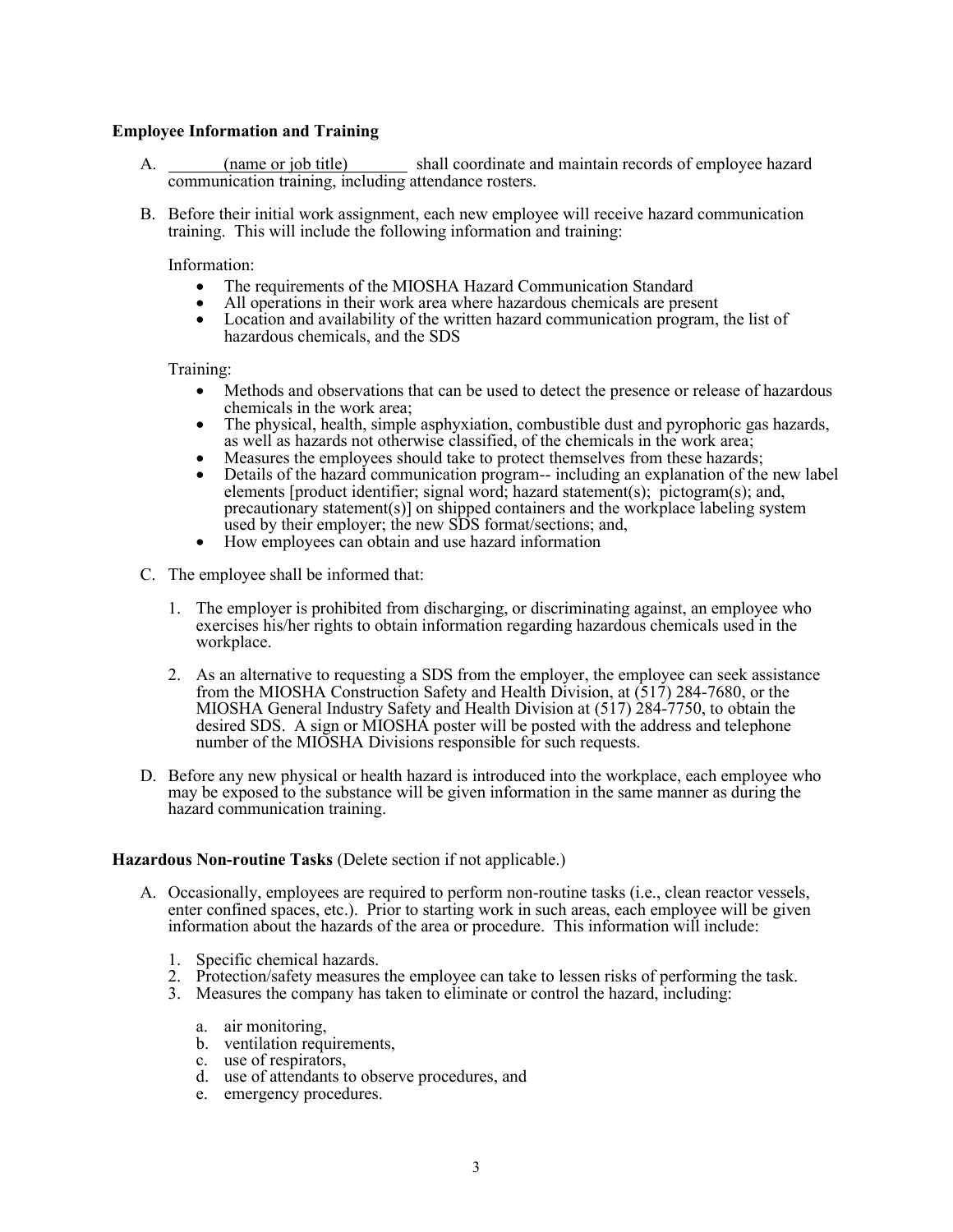B. It is the policy of <u>company name</u> that no employee will begin performance of a non-routine task without first receiving appropriate safety and health training.

|  | C. Hazardous non-routine tasks we have at our facility include: <i>List hazardous non-routine tasks</i> . |  |  |  |  |
|--|-----------------------------------------------------------------------------------------------------------|--|--|--|--|
|--|-----------------------------------------------------------------------------------------------------------|--|--|--|--|

## **Multi-Employer Worksites -- Informing Contractors**

- A. If our company exposes any employee of another employer to any hazardous chemicals that we produce, use, or store, the following information will be supplied to that employer:
	- 1. The hazardous chemicals they may encounter.
	- 2. Measures their employees can take to control or eliminate exposure to the hazardous chemicals.
	- 3. The container and pipe labeling system used on-site.
	- 4. Where applicable SDSs can be reviewed or obtained.
- B. Periodically, our employees may potentially be exposed to hazardous chemicals brought on our site by another employer. When this occurs we will obtain from that employer information pertaining to the types of chemicals brought on-site, and measures that should be taken to control or eliminate exposure to the chemicals.
- C. It is the responsibility of  $\frac{1}{\text{name or job title}}$  to ensure that such information is provided and/or obtained prior to any services being performed by the off-site employer. To ensure that this is done the following mechanism will be followed: List all method(s) used to ensure the required information is provided or obtained.

<u> 1989 - Johann Stoff, deutscher Stoffen und der Stoffen und der Stoffen und der Stoffen und der Stoffen und de</u>

## **Pipes and Piping Systems**

l l l

l l

A. Information on the hazardous contents of pipes and piping systems will be identified by: *List means of identification for pipes and piping systems*  l

## **List of Hazardous Chemicals**

A list of all hazardous chemicals used by (company name ) is located \_\_\_\_\_\_\_(location of chemical list)\_\_\_\_\_\_\_\_\_\_\_. Further information regarding any of these chemicals can be obtained by reviewing its respective SDS.

*Materials which can be purchased by the ordinary household consumer, and which are used for the intended purpose and amount as by the ordinary household consumer, are not required to be included in this list. (It is suggested that you maintain a separate list of all materials you consider to be "consumer use" materials.)*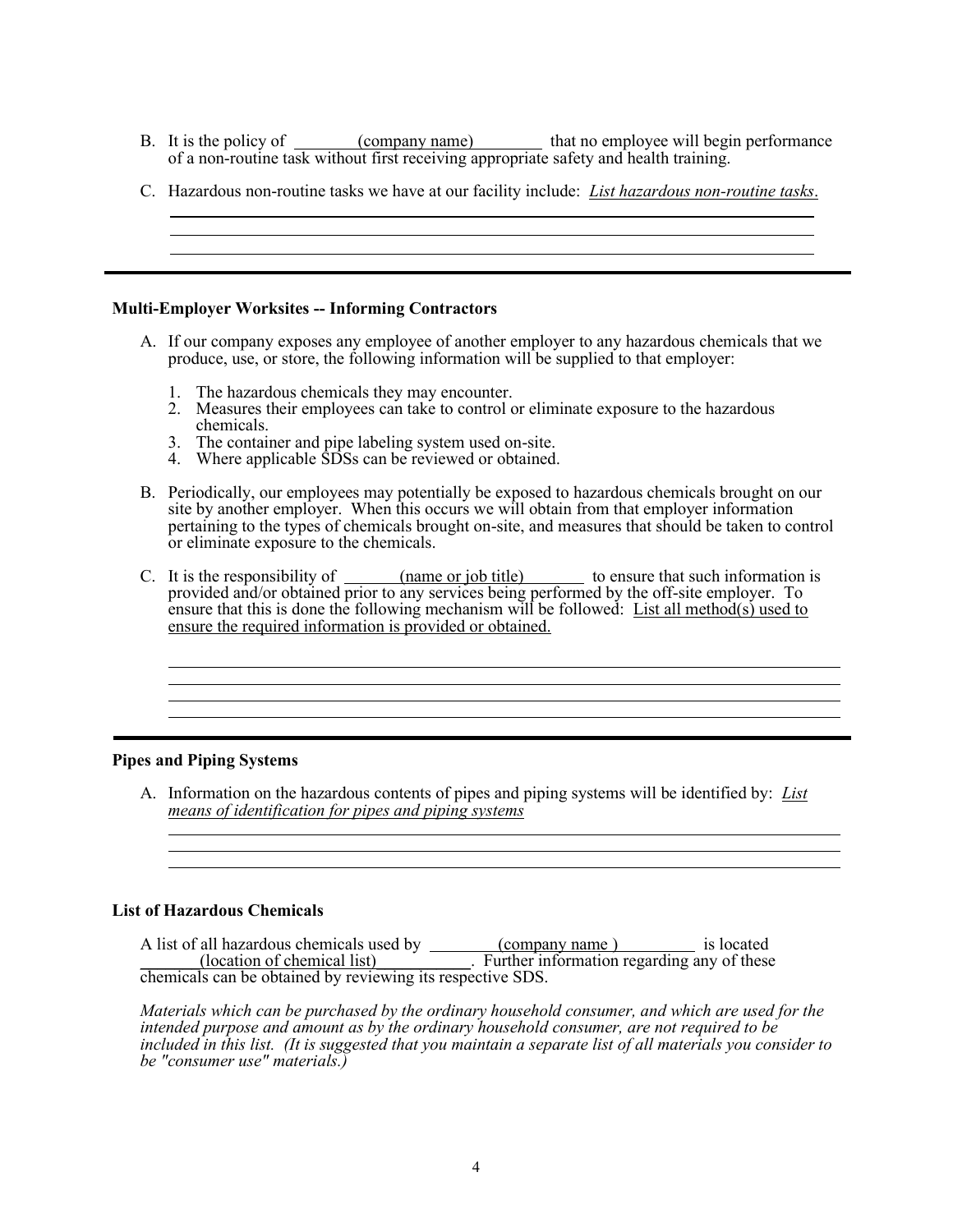**NOTE**: This sample program is applicable to most employers in Michigan. The federal OSHA Hazard Communication Standard (29 CFR 1910.1200, effective date May 25, 2012) contains information of particular interest to employers such as retailers, wholesalers, warehouses and employers who work at multiple job sites. All employers are strongly recommended to read the new hazard communication standard to determine its applicability to their workplace. Copies of the standard can be obtained by contacting:

Michigan Department of Labor and Economic Opportunity Michigan Occupational Safety and Health Administration

Management and Technical Services Division MIOSHA Standards Section 517-284-7790

Consultation Education and Training Division 517-284-7720